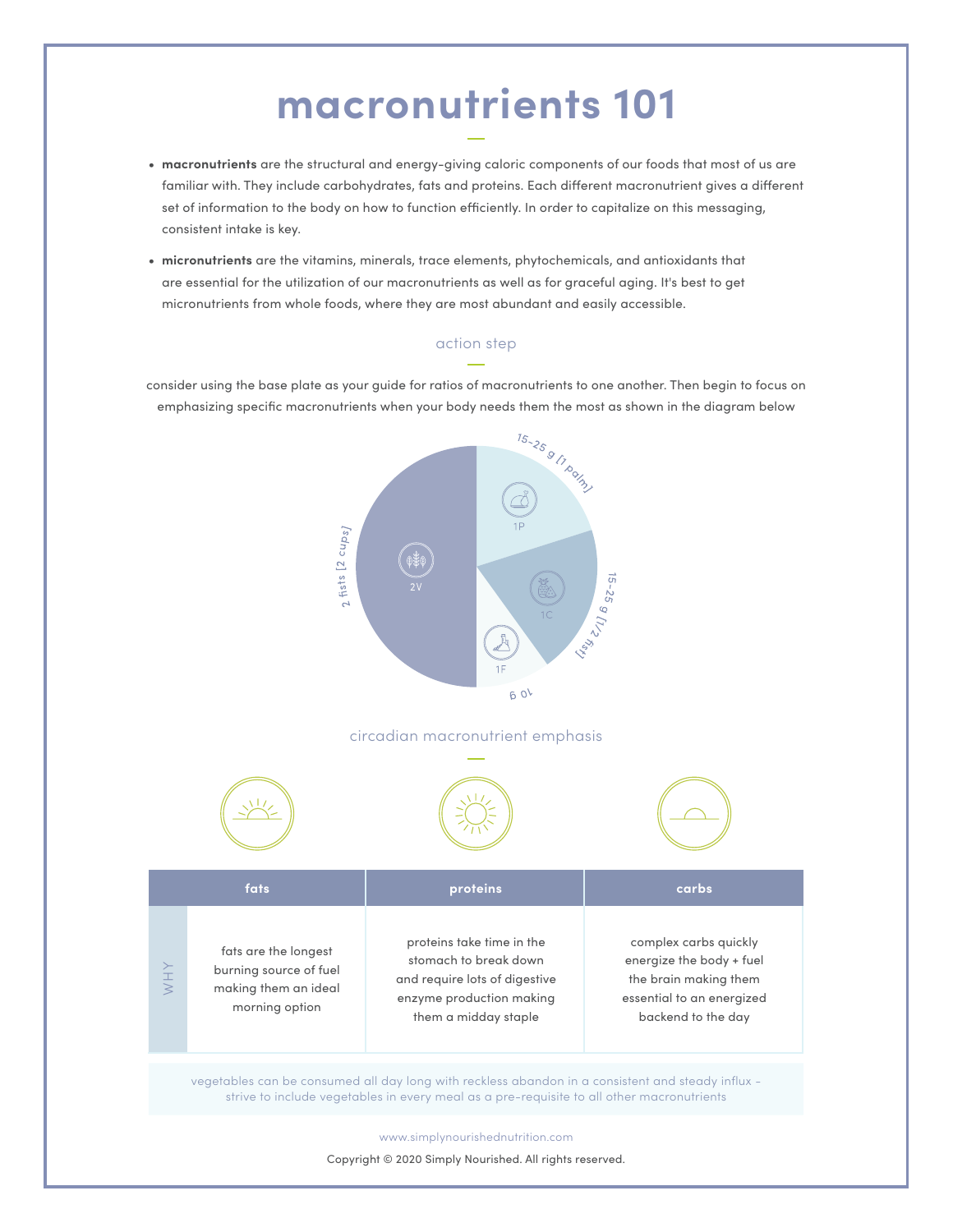## vegetables



- $2 V = 2 \text{ cups} = 2 \text{ fits}$ 
	- examples of ways to add V to your day
		- breakfast greens in smoothies // green vegetable juices // vegetable hashes
		- lunch + dinner salad // sheet pan meals // soups // roasted vegetables
		- snacks chopped veggies

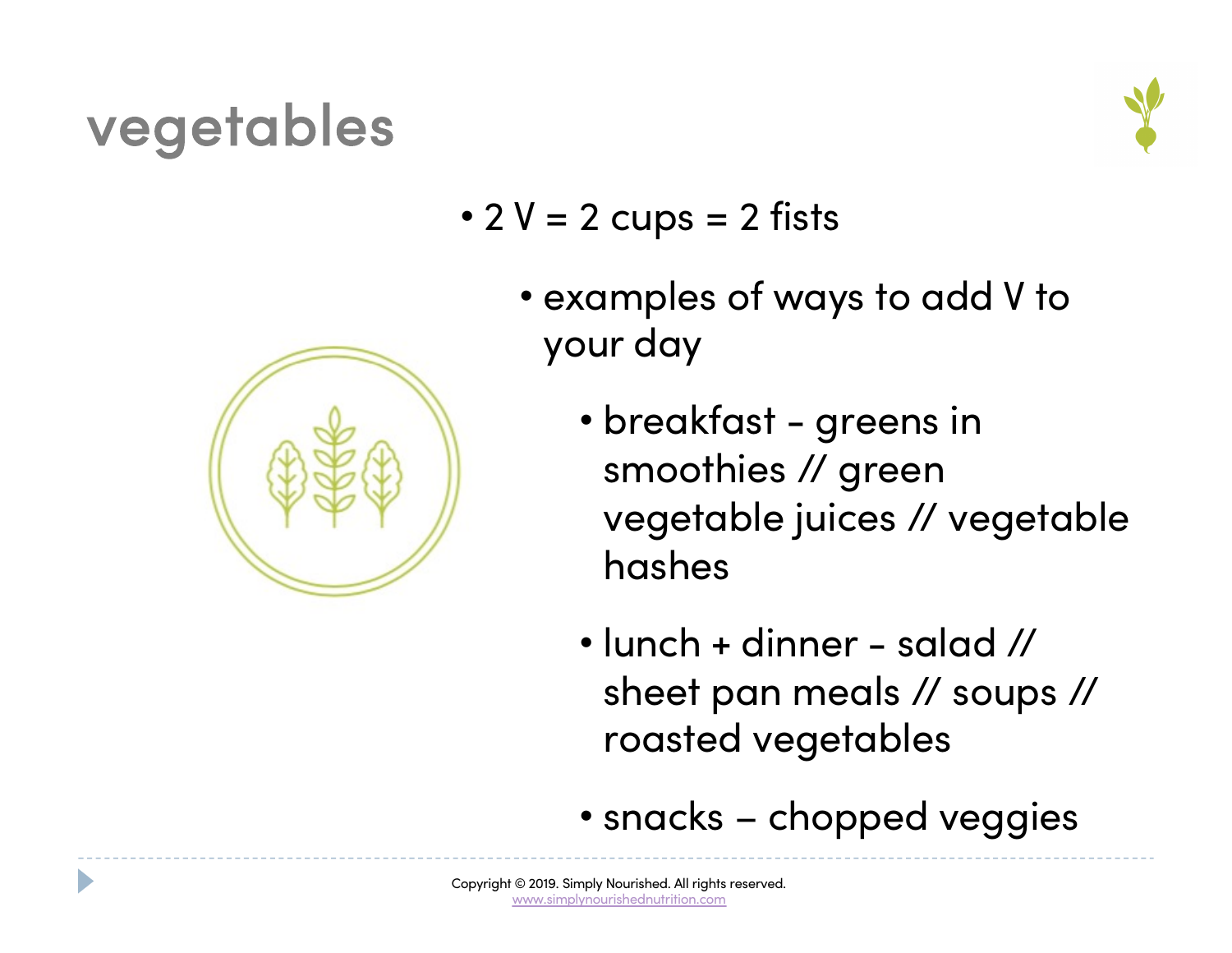## proteins

D



- 1  $P = 15 25$  g = 1 palm
	- examples of ways to add P to your day
		- animal protein
			- plant protein legumes
			- protein powder clean

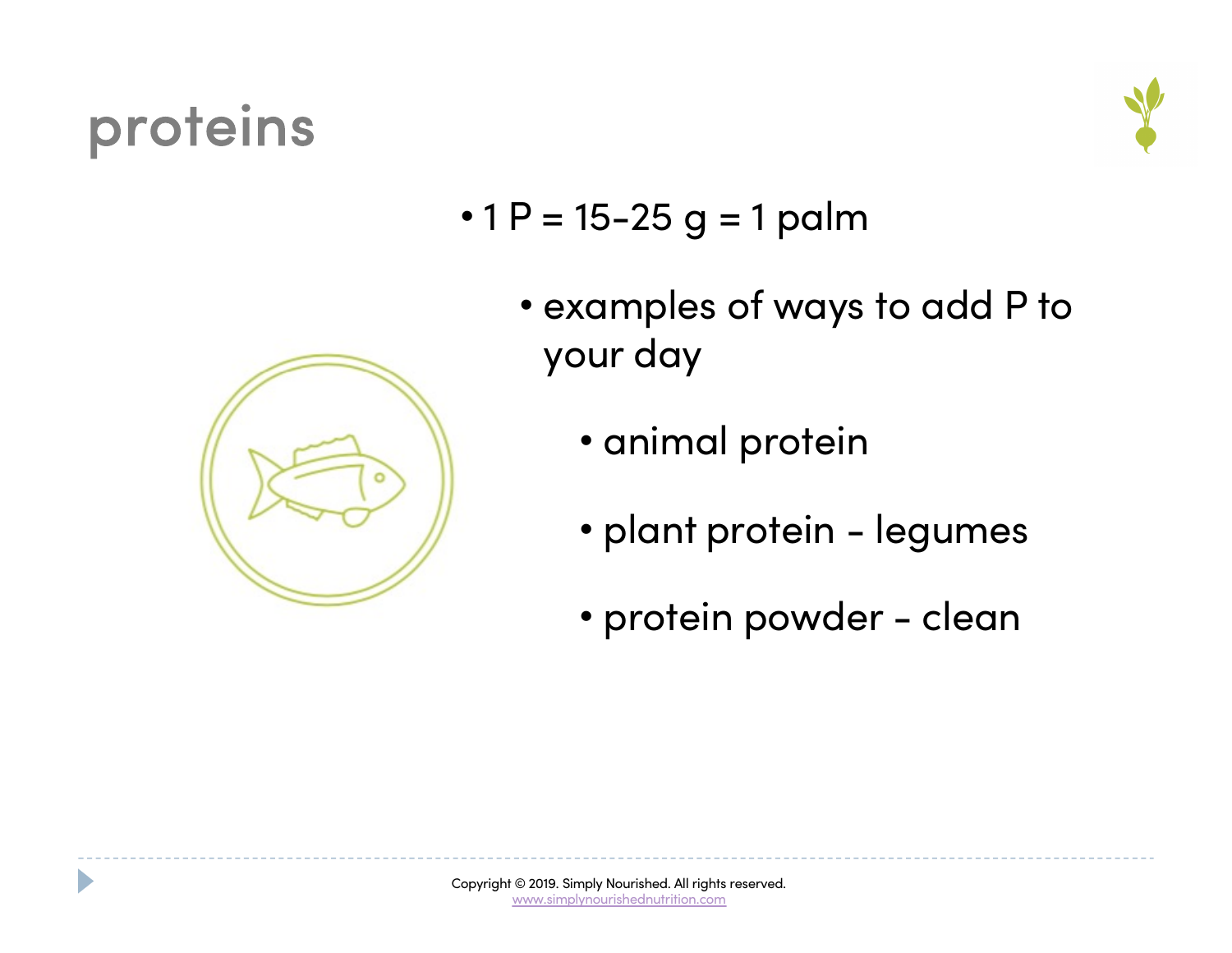#### carbs





- 1 C = 15-25 g =  $\frac{1}{2}$  fist
	- root vegetables roasted
	- fresh seasonal fruit
	- legumes // beans
	- grains [not ground into flour or processed in any way]